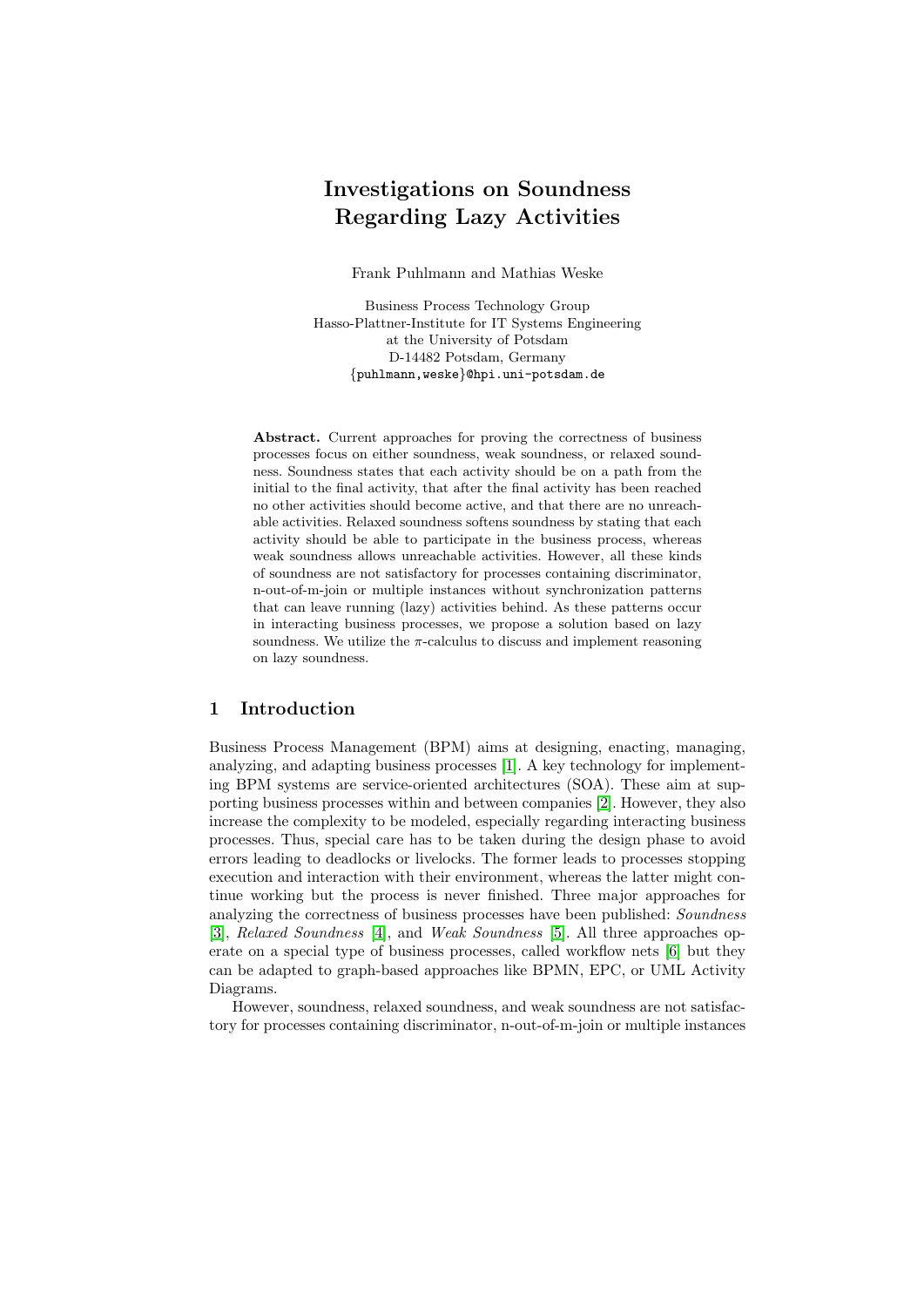without synchronization patterns. These patterns are required in interacting business processes for representing interaction patterns [\[7\]](#page-14-6), as Racing Incoming Messages (discriminator), One to many Send/Receive (n-out-of-m-join) or execute secondary tasks (multiple instances without synchronization). All of these patterns can leave activities behind that are or can become active after the final activity has been reached. Thereby, all processes containing these patterns are not sound per definition (i.e. in terms of Petri nets they leave tokens in the net). One example is a business process where three experts are asked to write an expertise each. The process can continue after two expertises have been received. Only in certain cases a follow up activity has to wait for all three expertises to continue, e.g. if the first two expertises are very different. As the experts need different time for responding, the business process could have been already finished while the last expert is still writing her expertise. However, all three experts have to be paid after delivering their work. In this case, there is a clean-up or lazy-activitiy remaining (pay the last expert) that does in certain cases not directly contribute to the successful execution of the business process, but is an integral part of it.

Nevertheless, the given example might be relaxed sound. Relaxed sound processes, in turn, might contain deadlocks or livelocks that should be avoided. Weak soundness in contrast allows no activities to be active after the final activity has been reached. To overcome the limitations of soundness and weak soundness regarding these patterns, and to go beyond relaxed soundness by proving deadlock and livelock freedom, we propose a solution based on lazy soundness. Lazy soundness will be derived, discussed and implemented based on business processes formalized in the  $\pi$ -calculus, thus extending our prior work [\[8\]](#page-15-0).

The paper is structured as follows. We first extend our motivation and discuss related work, followed by the preliminaries required for formal process representation and analysis. The main part introduces lazy soundness for formalized business processes, also including a running example. A tool support section shows how the theoretical results can be applied practically and also takes a look at performance. The paper concludes with an outlook of future work.

# <span id="page-1-0"></span>2 Motivation and Related Work

During our research on soundness for business processes defined in the  $\pi$ -calculus [\[9\]](#page-15-1), a process algebra that can formally represent all Workflow patterns [\[8\]](#page-15-0) as originally described in [\[10\]](#page-15-2), we analyzed the soundness of discriminator, n-outof-m-join and multiple instances without synchronization patterns (denoted as critical patterns in the remainder). These patterns can leave activities behind that are or can become active after the final activity has been reached. Soundness, in contrast, states that no activities are or can become active after a final activity has been reached. Thus, all processes containing these patterns are not sound per definition.

We investigated weak and relaxed soundness for supporting the critical patterns [\[4,](#page-14-3)[5\]](#page-14-4). Relaxed soundness indeed supports the patterns but relaxed sound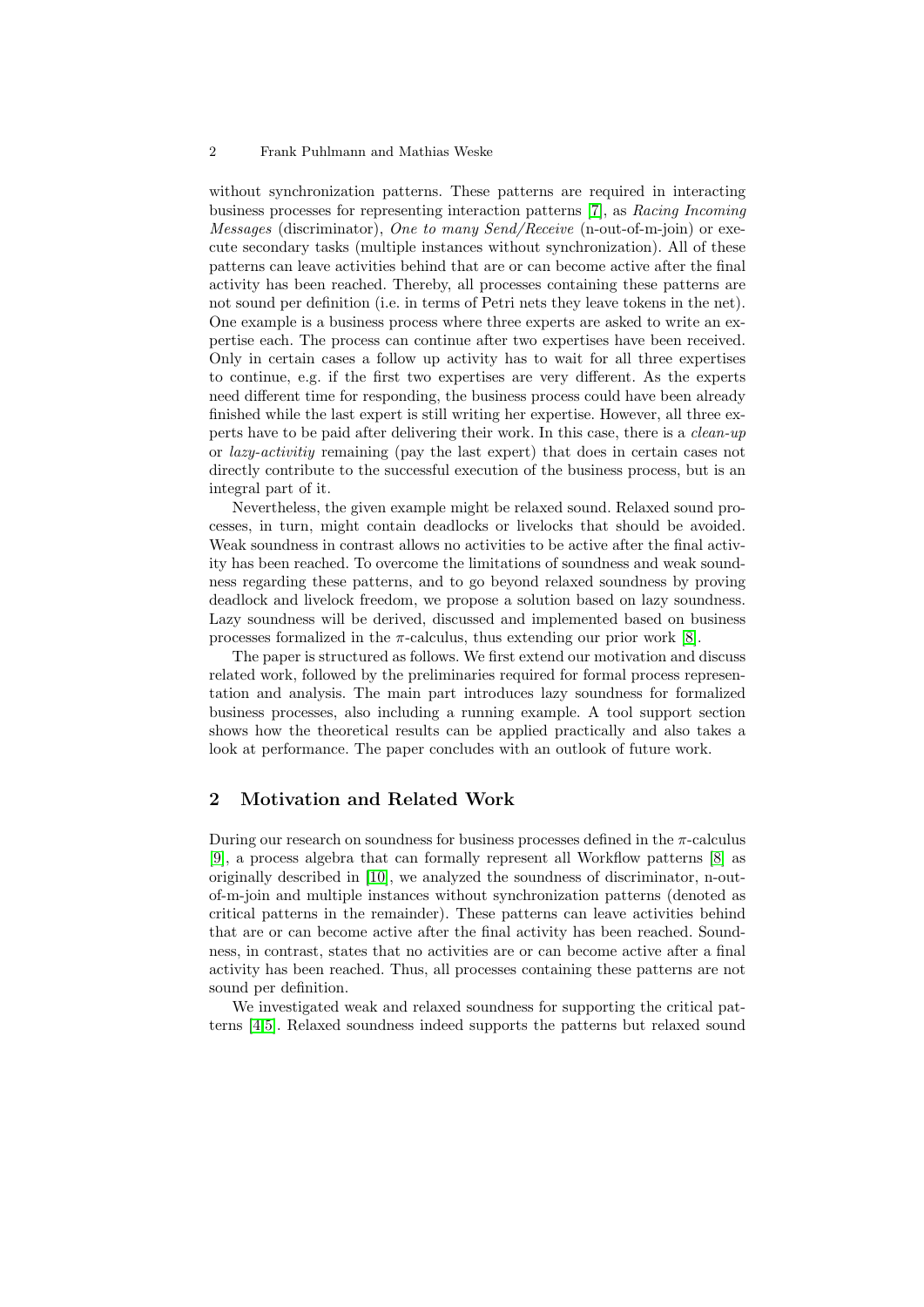

<span id="page-2-0"></span>Fig. 1. A classification for different kinds of soundness.

processes might contain livelocks and deadlocks. Weak soundness proves processes to be free of locks, but also forces all activities to finish before the final one. Thus, it does not support the critical patterns. To overcome these limitations we propose lazy soundness, complementing relaxed soundness by covering livelocks and deadlocks, and extending weak soundness by allowing activities to become active after the final activity has been reached. Unreachable activities are not covered. However, by combining relaxed and lazy soundness we can prove processes to be free of deadlocks, livelocks, and dead activities.

Figure [1](#page-2-0) gives a classification of the different kinds of soundness. Lazy soundness states that if an activity is reachable from the initial activity, then the final activity is always reachable from this activity. (guarantees deadlock and livelock freedom). Furthermore, the final activity will only be reached once to denote the successful execution of the business process. Clean-up or so called lazy-activities might still be or become active. Relaxed soundness states that all activities of a business process participate in it (dead activity freedom). A relaxed sound process might contain deadlocks or livelocks. Weak soundness is a subset of lazy soundness by prohibiting lazy-activities, but still permitting dead activities. The rules for soundness are fullfilled by the intersection of weak and relaxed soundness, representing deadlock, livelock, and dead activity free processes without lazy activities. The intersection of relaxed and lazy soundness without soundness will not be investigated in this paper. Nevertheless, it offers interesting properties.

An important piece of related work is YAWL [\[11\]](#page-15-3). YAWL claims to support all workflow patterns, but actually redefines some of them to fit the YAWL semantics. Actually, the semantics of the critical workflow patterns has been changed.[1](#page-2-1) A YAWL discriminator cancels all other tasks before the discriminator. A YAWL n-out-of-m-join only joins instances of the same activity, using a multiple instance pattern. Finally, a multiple instances without synchronization task has to be joined by an OR-join. All three solutions contradict the original workflow patterns but allow a YAWL net to be sound. In [\[12\]](#page-15-4), an approach of reasoning in YAWL focusing on relaxed soundness is introduced, i.e. it requires all activities of a business process to be on a path from the initial to the final activity. However, this kind of reasoning also allows deadlocks and livelocks in the process, which is too relaxed regarding formal analysis. Lazy soundness, in

<span id="page-2-1"></span> $1$  See <http://www.yawl.fit.qut.edu.au/about/patterns/> for details.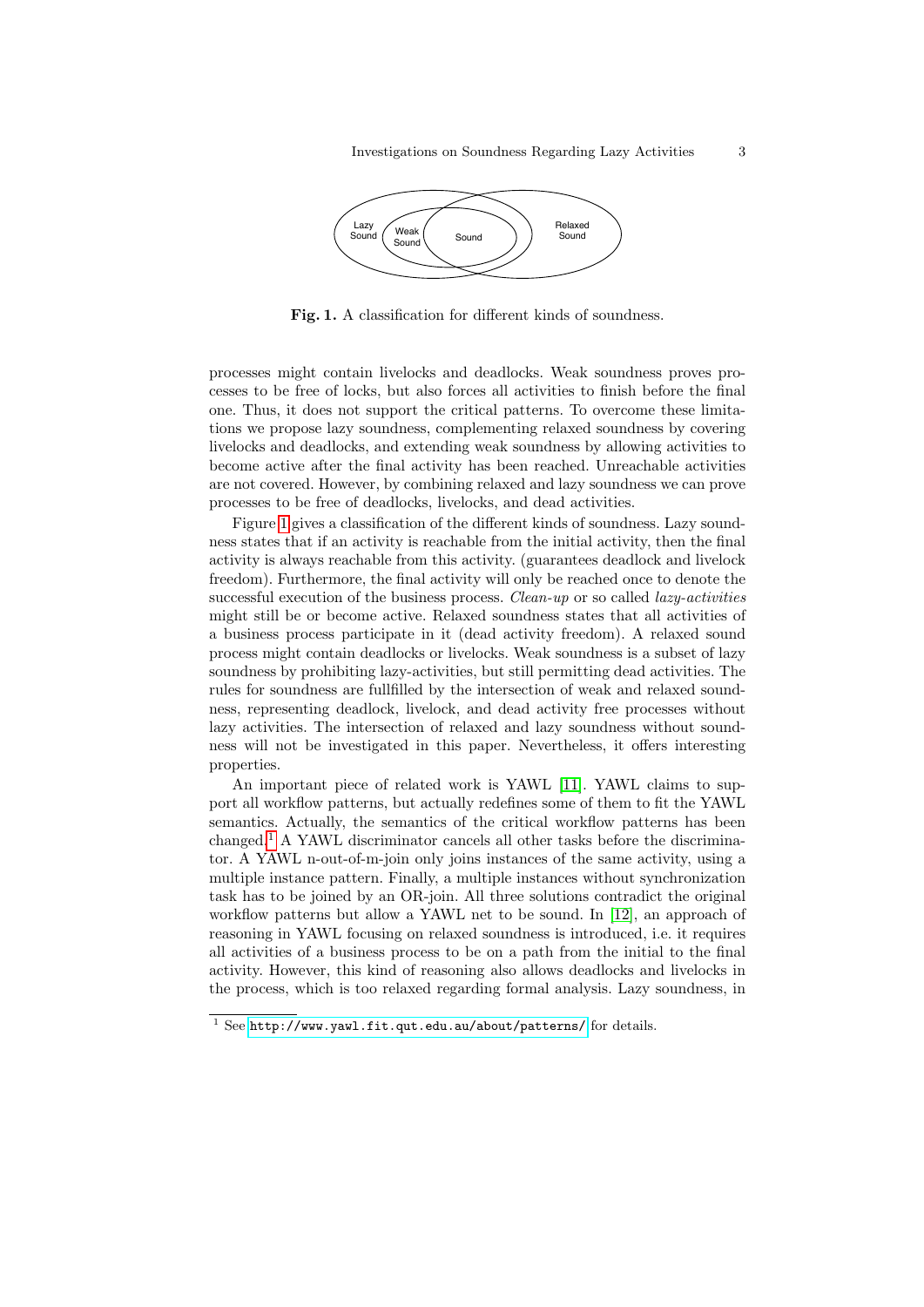contrast, is based on  $\pi$ -calculus formalizations of the workflow pattern [\[8\]](#page-15-0), that capture the original semantics of the critical patterns, as these is required for interacting business processes and even special cases of traditional ones.

# 3 Preliminaries

This section introduces the  $\pi$ -calculus and the representation of business processes in it. Our motivation on using the  $\pi$ -calculus rather than other formalisms like Petri nets is discussed in [\[13\]](#page-15-5).

### 3.1 The  $\pi$ -calculus

The  $\pi$ -calculus is an algebra for the formal description and analysis of concurrent, interacting processes with support for link passing mobility. It is based on names and interactions used by processes defined according to [\[14\]](#page-15-6).

**Definition 1 (Pi Calculus).** The syntax of the  $\pi$ -calculus is given by:

$$
P ::= M | P|P' | \mathbf{v}zP | !P
$$
  
\n
$$
M ::= \mathbf{0} | \pi.P | M + M'
$$
  
\n
$$
\pi ::= \overline{x}\langle \tilde{y} \rangle | x(\tilde{z}) | \tau | [x = y] \pi .
$$

The informal semantics is as follows:  $P|P'$  is the concurrent execution of P and  $P'$ ,  $vzP$  is the restriction of the scope of the name z to P, and !P is an infinite number of copies of P. 0 is inaction, a process that can do nothing,  $M + M'$ is the exclusive choice between M and M'. The output prefix  $\bar{x}\langle \tilde{y} \rangle$ . P sends a sequence of names  $\tilde{y}$  over the co-name  $\bar{x}$  and then continues as P. The input prefix  $x(\tilde{z})$  receives a sequence of names over the name x and then continues as P with  $\tilde{z}$  replaced by the received names (written as  $\{n\tilde{a}me/z\}$ ). Matching input and output prefixes might communicate, leading to an interaction. The unobservable prefix  $\tau.P$  expresses an internal action of the process, and the match prefix  $[x = y]\pi.P$  behaves as  $\pi.P$ , if x is equal to y.

Throughout this paper, upper case letters are used for process identifiers and lower case letters for names. Furthermore defined processes from the original paper on the  $\pi$ -calculus are used for parametric recursion, that is  $A(y_1, ..., y_n)$ [\[9\]](#page-15-1). The formal semantics of the  $\pi$ -calculus is based on transition systems. We only give short definitions of the required concepts and refer to [\[14](#page-15-6)[,15\]](#page-15-7) for details.

Definition 2 (Transition Sequence). A sequence of interactions on names or unobservable actions is denoted as  $P \stackrel{\alpha}{\longrightarrow} P'$ , where  $\alpha$  describes the sequence of actions required to transform a process  $P$  to  $P'$ .

Definition 3 (Context). A context is a process term with a hole, denoted as [·]. The hole can be filled with a process other than  $0$ .

We write  $C[P]$  for a context C with  $[\cdot]$  replaced by P. The replacement is literal, which means that names free in  $P$  may be bound in  $C[P]$ . For example, let  $C = \mathbf{v}x(\overline{x}a.\mathbf{0} | [\cdot]),$  then  $C[x(y).\mathbf{0}] = \mathbf{v}x(\overline{x}a.\mathbf{0} | x(y).\mathbf{0}).$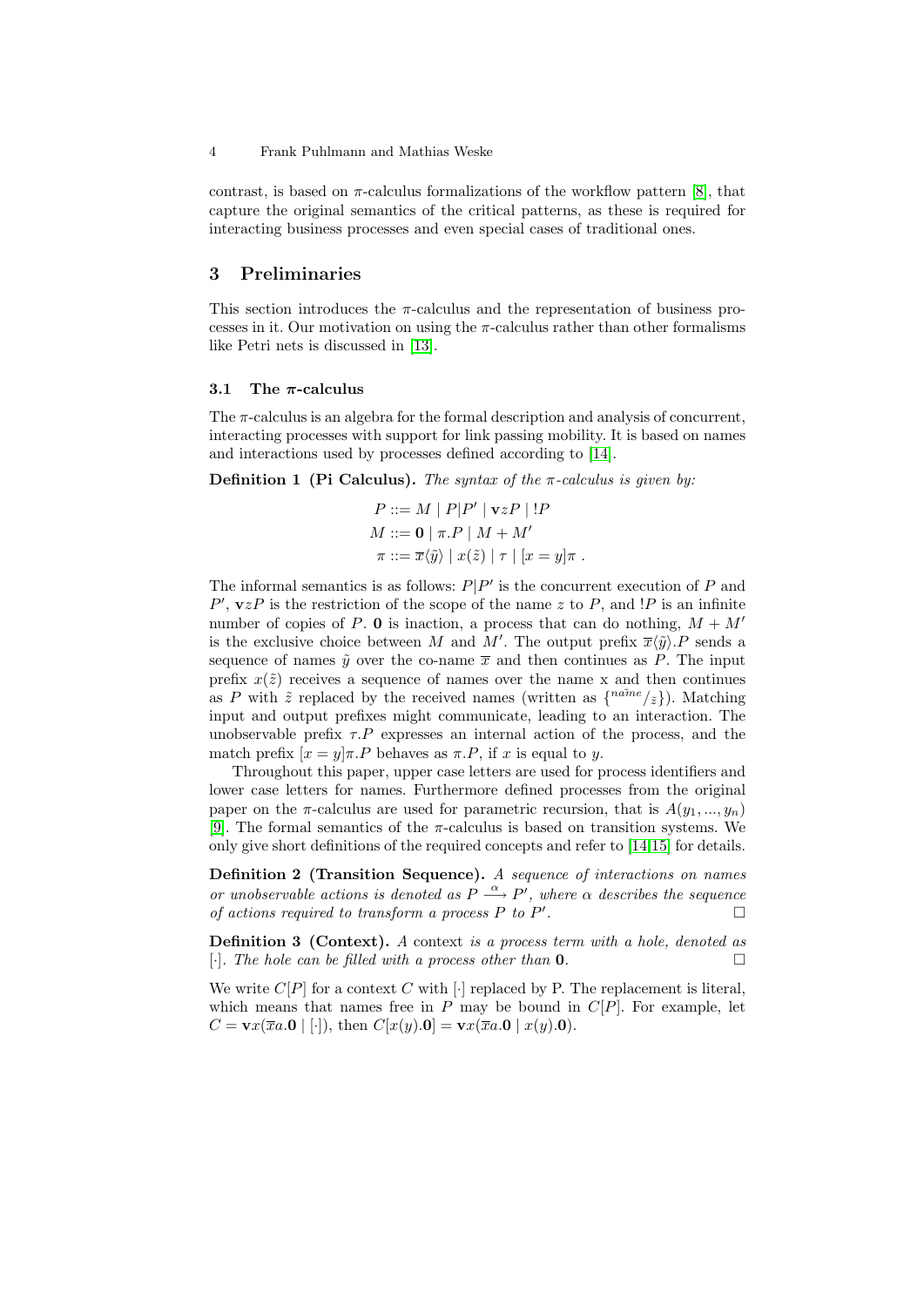**Definition 4 (Observability Predicate).** Observability predicate  $\downarrow_{\mu}$  on names or co-names  $\mu$  is defined by:

- 1. P  $\downarrow_x$  if P can perform an input action with subject x and
- 2. P  $\downarrow_{\overline{x}}$  if P can perform an output action with subject x.

The observables of a processes are then the free (unrestricted) names it can use for receiving and sending. For example,  $P \stackrel{def}{=} \mathbf{v}z(\overline{x}z.0 \mid \mathbf{v}z(\overline{w}a.0 \mid w(v).0 + \overline{w}z))$  $y(u).0)$ , contains P  $\downarrow_u$  and P  $\downarrow_{\overline{x}}$  as the observables of P.

Definition 5 (Weak Open Bisimulation Equivalence). Informally, two  $\pi$ calculus processes P and Q are weak open bisimulation equivalent, denoted as  $\approx$ <sup>o</sup>, if they have the same observable behavior regarding the observability predi- $\text{cases} \downarrow_{\tilde{s}}$ .

Thus, regarding weak open bisimulation, we abstract from all other internal actions. Formal details can be found in [\[15\]](#page-15-7).

### 3.2 Business Process Patterns in the Pi-Calculus

Business processes in the  $\pi$ -calculus have been introduced in [\[8\]](#page-15-0), by giving a col-lection of all workflow patterns [\[10\]](#page-15-2) in their respective  $\pi$ -calculus formalization. An additional pattern common in interacting business processes, called *Event*based Rerouting, has been presented in [\[16\]](#page-15-8). All pattern representations are based on events rather than states. A  $\pi$ -calculus process representing an activity waits for its required events (preconditions), does some internal action (functional part), and thereafter generates new events (postconditions). A business process formalized in the  $\pi$ -calculus consists of  $\pi$ -calculus processes representing different workflow patterns and a set of names, used for representing events.

During our investigations on lazy soundness, some pattern formalizations from [\[8\]](#page-15-0) had to be refined since their original definitions are erroneous under certain circumstances.

Deferred Choice. As the  $\pi$ -calculus supports no transactional transitions, we need to make the choices in the preceding process to support loop behavior:

$$
A = \tau_A.(b_{env}.\overline{b}.\mathbf{0} + c_{env}.\overline{c}.\mathbf{0}) \qquad B = b.\tau_B.B' \qquad C = c.\tau_C.C'.
$$

MI without Synchronization. B has to continue immediately, however instances of B may still be active. This formalization gives a more applicable semantics to the pattern while still corresponding to [\[10\]](#page-15-2):

$$
A = \tau_A.\overline{b}.\mathbf{0} \quad B = b.((\prod_{i=1}^n \tau_B.\mathbf{0}) \mid B') .
$$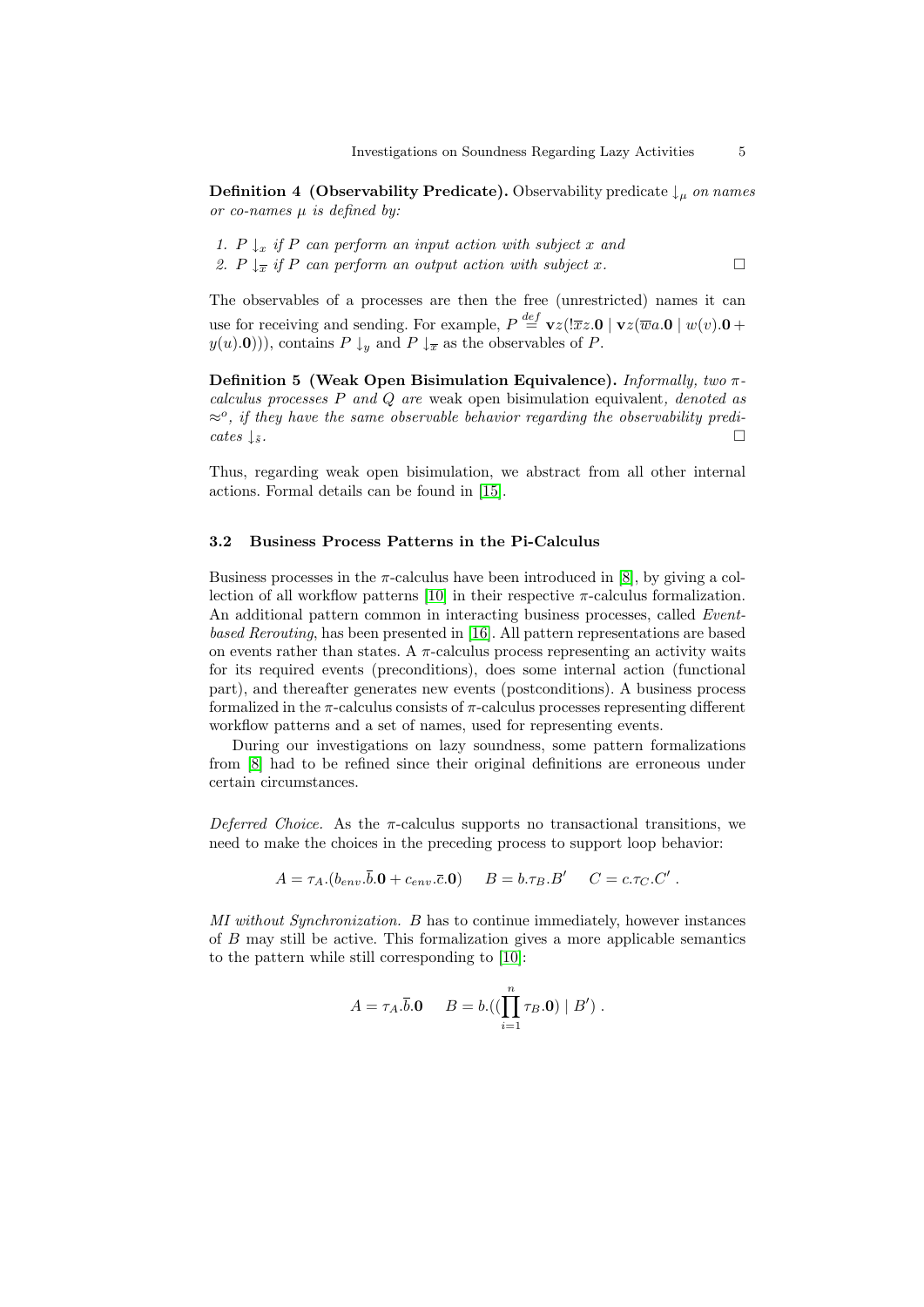Cancel Activity. Cancel activity has to accept a cancel event even after the functional part  $\tau$  has been executed to provide correct routing:

$$
A = a.\text{env}_A(test_1).[test_1 = \bot].\tau_A.\text{env}_A(test_2).[test_2 = \bot].A'
$$
  

$$
\mathcal{E}_{\mathcal{A}} = \overline{\text{env}_A} \langle \bot \rangle \mathcal{E}_A + \overline{\text{env}_A} \langle \top \rangle \mathcal{E}_{\mathcal{A}}'.
$$

# 4 Process Graphs

This section defines how business processes are formalized in terms of set theory and process algebra. It grounds structural correctness, that in turn is required for behavioral analysis discussed later on.

### 4.1 Structure

We start with the definitions of a *Process Graph*, a data structure that represents the behavioral aspects of a business process. Process graphs provide us with a uniform semi–formal representation of business processes regardless of their actual notations.

<span id="page-5-1"></span>Definition 6 (Process Graph). A process graph is a four-tuple consisting of nodes, directed edges, types and attributes. Formally:  $P = (N, E, T, A)$  with

- $N$  is a finite, non-empty set of nodes.
- $E \subseteq (N \times N)$  is a set of directed edges.
- $T : N \rightarrow 2^{TYPE}$  is a function mapping nodes to types.
- $A : N \to KEY \times VALUE$  is a function mapping key/value pairs to nodes.

The nodes  $N$  of a process graph define the activities of a process, and the directed edges  $E$  define dependencies between activities. Each node can have none, one, or more types assigned by the function T. Furthermore, each node can hold optional attributes represented by key/values pairs assigned by the function A. Sub-Processes are represented by a node  $N$  of the special type  $Reference$ , that references another process graph, i.e.  $T(N) = \{Reference\}$ . As such composed process graphs can always be flattened, we only consider flat process graphs. Some additional functions for accessing the sets of a process graph are given by:

- source :  $E \rightarrow N$  returns the source node of a directed edge.
- $target : E \rightarrow N$  returns the target node of a directed edge.
- $type: N \to T$  returns the types of a node (same as  $T(N)$ ).

<span id="page-5-0"></span>To show the coherence between a process graph and a graphical notation, we give an example of how to map the structurally relevant parts of a business process to a process graph. We consider business processes given as a Business Process Diagram (BPD) of the Business Process Modeling Notation (BPMN) [\[17\]](#page-15-9). Other graph-based notations like EPCs or UML2 Activity Diagrams can be mapped in a similar manner.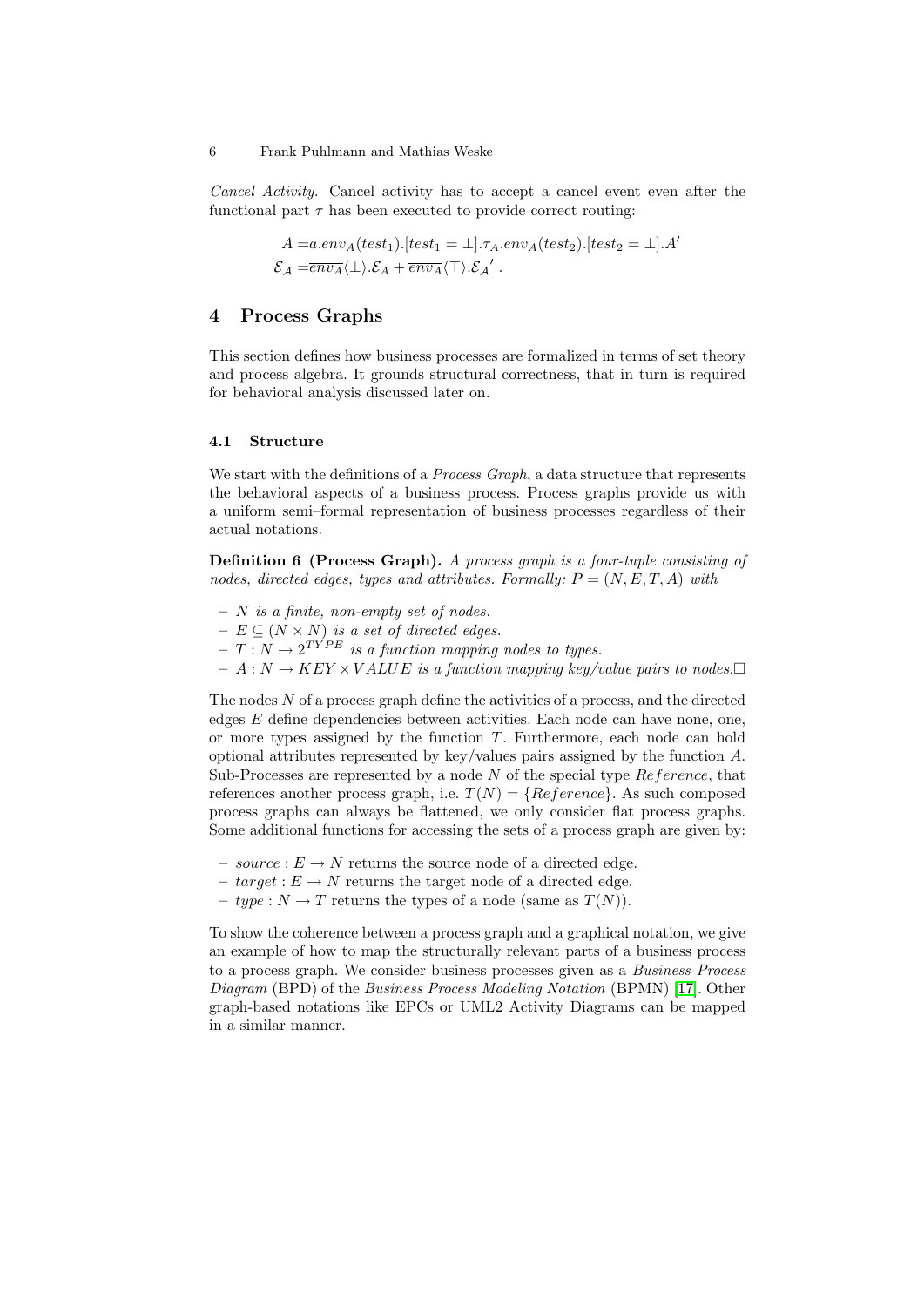

<span id="page-6-0"></span>Fig. 2. A process containing a N-out-of-M-Join and a Multiple Instances without Synchronization pattern.

Example 1 (Partly Mapping of a BPD to a Process Graph). A BPD is exemplary mapped to a process graph  $P = (N, E, T, A)$  by the following steps:

- 1. N is given by all flow object of the BPD.
- 2. E is given by all sequence flows of the BPD.
- 3. T is given by the corresponding types of the flow objects.
- 4. A is given by additional attributes of flow objects, e.g.:
	- (a) The number of incoming sequence flows for an n-out-of-m-join node;
	- (b) The number of instances to be created for an activity;
	- (c) The nodes to be canceled for a cancel event.

An actual example of a business process modeled in BPMN is given in Figure [2.](#page-6-0) The process contains a n-out-of-m-join pattern, modeled by a gateway with the number of required sequence flows inside, as well as a multiple instances without synchronization pattern, modeled by activity  $D$ . The activities  $A, B, A$  and  $C$ can represent sub-processes for contacting three different experts for writing an expertise. After two of them are ready, the process continues. However, some cleanup work is left for the remaining activity, e.g. receiving the last expertise and paying the expert. Although this does not directly contribute to the process, it is still required. Activity  $D$  send the accepted expertises to three different involved persons. This is again a lazy activity, as the business process can actually finish, even while the documents are actually in delivery. The complete business process diagram is mapped to a process graph according to the mapping rules given in Example [1.](#page-5-0)

<span id="page-6-1"></span>Example 2 (Expertise Process). The process graph  $P = (N, E, T, A)$  of the example from Figure [2](#page-6-0) is given by:

- 1.  $N = \{N1, N2, N3, N4, N5, N6, N7, N8\}$
- 2.  $E = \{ (N1, N2), (N2, N3), (N2, N4), (N2, N5), (N3, N6), (N4, N6), \}$  $(N5, N6), (N6, N7), (N7, N8)$
- 3.  $T = \{(N1, StartEvent), (N2, ANDGateway), (N3, Task), (N4, Task),\}$  $(N5, Task), (N6, N-out-of-M-Join), (N7, MI without Sync),$  $(N8, EndEvent)$
- 4.  $A = \{(N6, (continue, 2)), (N7, (count, 3))\}$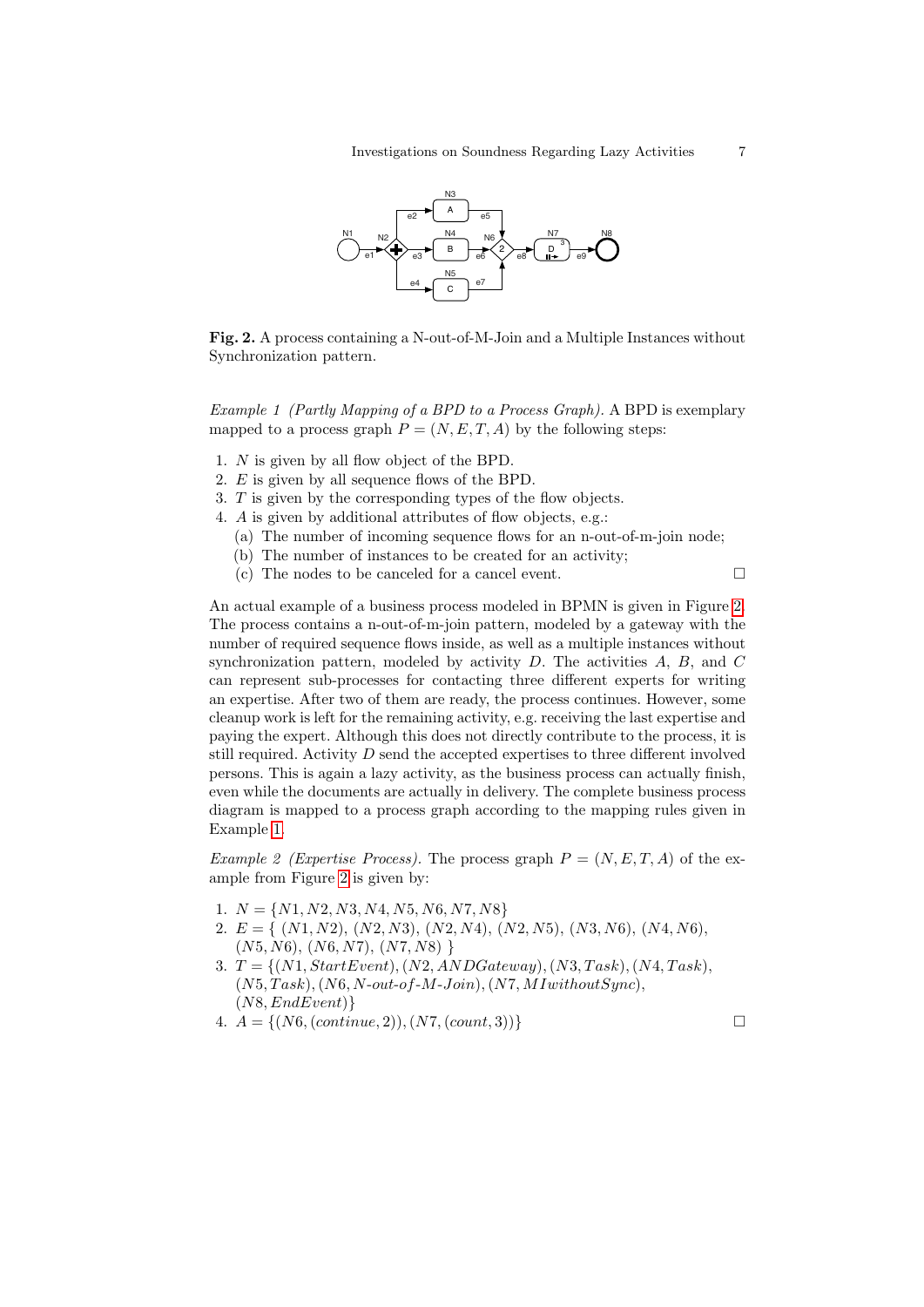### 4.2 Semantics

<span id="page-7-0"></span>We now give formal semantics to a process graph by mapping it to  $\pi$ -calculus processes according to the following algorithm.

Algorithm 1 (Mapping Process Graphs to  $\pi$ -calculus Processes). A process graph  $P = (P_N, P_F, P_T, P_A)$  is mapped to  $\pi$ -calculus processes as follows:

- 1. Assign all nodes of P an unique  $\pi$ -calculus process identifier  $N1 \cdots N|P_N|$ .
- 2. Assign all edges of P an unique  $\pi$ -calculus name  $e_1 \cdots e_{|P_F|}$ .
- 3. Define the  $\pi$ -calculus processes according to the behavioral patterns found in [\[8](#page-15-0)[,16\]](#page-15-8) as given by the type of the corresponding node. Take care of recursive definitions for supporting loop behavior, under the restrictions that:
	- (a) All processes representing a node with no incoming edges do not support re-execution, and
	- (b) All processes representing a node with no outgoing edges support reexecution by recursion.
- 4. Replace each functional part  $\tau$  of the behavioral patterns mapped before with [·], thus constructing a context of each node.
- 5. Define a global process  $N = (\mathbf{v}e1, \dots, e|P_E|) \prod_{i=1}^{|P_N|} Ni$ . This process can contain further components or restricted names according to the contained patterns.

A node of a process graph is *executed* if the context of the corresponding  $\pi$ calculus process is reached. We can now map the process graph from Example [2](#page-6-1) to  $\pi$ -calculus processes.

Example 3  $(\pi$ -calculus Process for Expertise Process).

<span id="page-7-1"></span>\n
$$
Tasks: \ N3 = e2.[\cdot].(\overline{e5.0} \mid N3), \ N4 = e3.[\cdot].(\overline{e6.0} \mid N4)
$$
\n
$$
N5 = e4.[\cdot].(\overline{e7.0} \mid N5)
$$
\n
$$
ANDGateway: \ N2 = e1.[\cdot].(N2 \mid \overline{e2.0} \mid \overline{e3.0} \mid \overline{e4.0})
$$
\n
$$
N-out-of-M-Join: \ N6 = (\mathbf{v}h, run)(N6_1 \mid N6_2)
$$
\n
$$
N6_1 = e5.\overline{h}.0 \mid e6.\overline{h}.0 \mid e7.\overline{h}.0
$$
\n
$$
N6_2 = h.h.\overline{run}.h.N6 \mid run.[\cdot].\overline{e8}.0
$$
\n
$$
MI without Sync: \ N7 = e8.([\cdot].0 \mid [\cdot].0 \mid [\cdot].0 \mid \overline{e9.0} \mid N7)
$$
\n
$$
StartEvent: \ N1 = [\cdot].\overline{e1}.0
$$
\n
$$
EndEvent: \ N8 = e9.[\cdot].N8
$$
\n
$$
Global: \ N = (\mathbf{v}e1, \dots, e9) \prod_{i=1}^{8} Ni
$$
\n

A task waits for preconditions (the incoming edges), executes the functional perspective abstracted by a context, and generates postconditions (i.e. co-names). Although not required for the example, the processes use recursion to support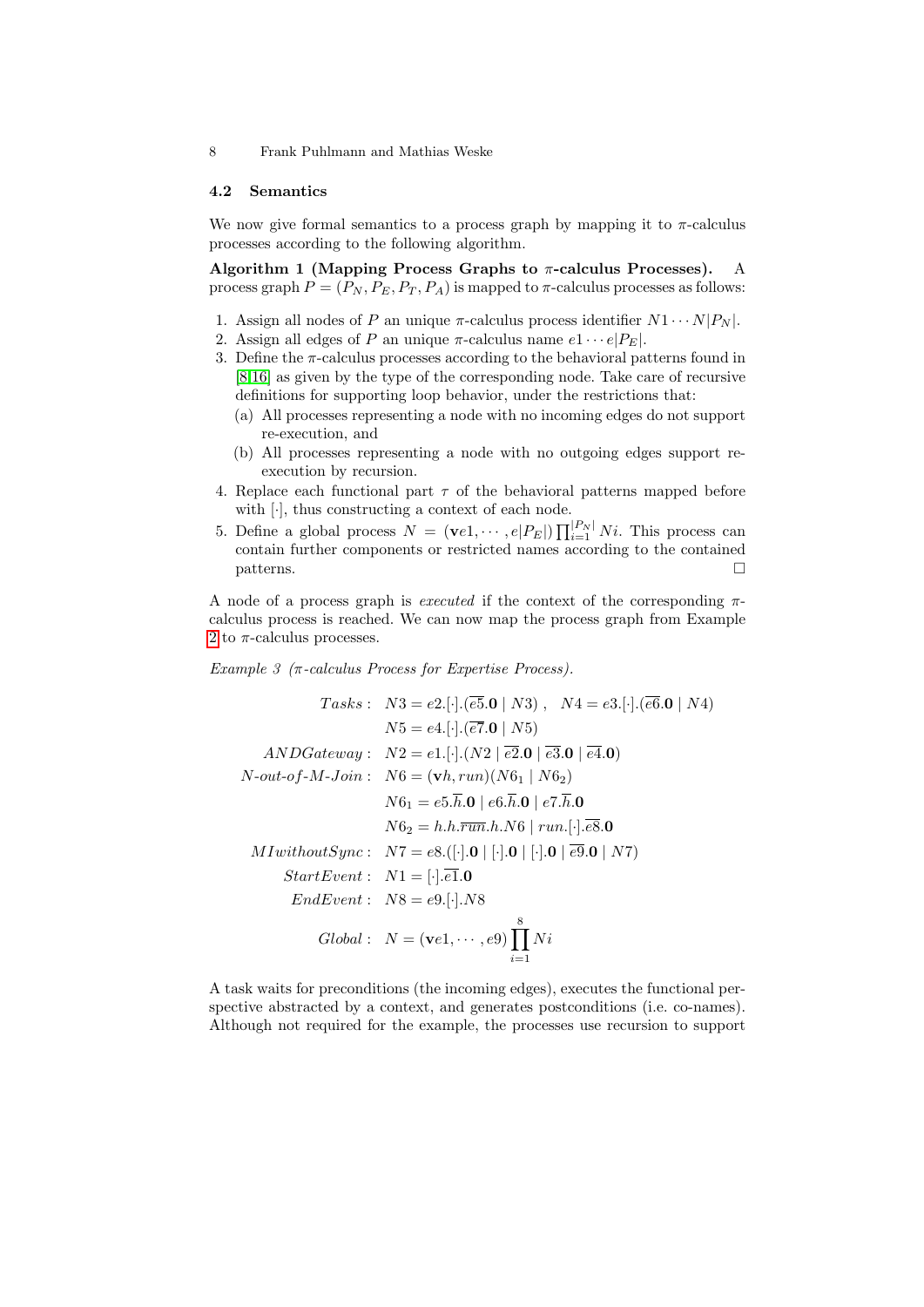loop behavior. Note that a BPMN AND Gateway combines two patterns, parallel split and synchronization, into one node. The process N1 representing a Start Event does not support re-execution by recursion. If a whole process should be executed another time, a new instance of it has to be created.

# 5 Structural and Lazy Soundness

This section introduces correctness criteria for process graphs. We distinguish between structural and behavioral criteria. The former is denoted by structural soundness, whereas the latter is given by soundness, relaxed soundness, and lazy soundness. We focus on lazy soundness in this paper, although weak soundness can be defined and proved in a similar manner.

### 5.1 Structural Soundness

Structural soundness for process graphs is based on the concepts introduced in the following paragraphs.

**Definition 7 (Path).** A path in a process graph  $P = (N, E, T, A)$  is a sequence of directed edges leading from one node to another. Formally, a path  $\epsilon$  from  $n_1$ to  $n_2$  is written as:  $n_1 \stackrel{\epsilon}{\rightarrow} n_2$  with  $n_1, n_2 \in N$  and  $\epsilon \in E^*$ , where we allow an empty sequence. An arbitrary path from  $n_1$  to  $n_2$  is denoted as  $n_1 \stackrel{*}{\rightarrow} n_2$ .

**Definition 8 (Reachability).** A node of a process graph  $P = (N, E, T, A)$ is reachable from another node if and only if there exist a path leading from the first to the second node. Formally:  $n_2 \in N$  is reachable from  $n_1 \in N$ , if  $\exists \epsilon \in E^* : n_1$  $\stackrel{\epsilon}{\rightarrow} n_2.$ 

<span id="page-8-1"></span>**Definition 9 (Defined Process Graph).** A process graph  $P = (N, E, T, A)$ is defined if and only if there is exactly one node of the type Initial Node, denoted as  $N_i$ , that is not the target of any edge and exactly one node of the type Final Node, denoted as  $N_o$ , that is not the source of any edge. Formally:  $\exists n \in N$ : *InitialNode* ∈  $type(n) \land \forall n_1, n_2 \in N$  : *InitialNode* ∈  $type(n_1) \land InitialNode \in$  $type(n_2) \Rightarrow n_1 = n_2$  and  $\exists n \in N : FinalNode \in type(n) \land \forall n_1, n_2 \in N$ : FinalNode ∈ type(n<sub>1</sub>) ∧ InitialNode ∈ type(n<sub>2</sub>)  $\Rightarrow$  n<sub>1</sub> = n<sub>2</sub>. Furthermore:  $\forall n \in N : InitialNode \in type(n) \Rightarrow \nexists e \in E : target(e) = n \text{ and } \forall n \in N :$  $FinalNode \in type(n) \Rightarrow \nexists e \in E : source(e) = n.$ 

<span id="page-8-2"></span>Definition 10 (Strongly Connected Process Graph). A defined process graph  $P = (N, E, T, A)$  is strongly connected, if and only if for all nodes exists a path from the initial to the final node. Formally:  $\forall n \in N$  with  $N_i \stackrel{*}{\rightarrow} n \Rightarrow n \stackrel{*}{\rightarrow} n$  $N_o$ 

<span id="page-8-0"></span>This definition is in contrast to common definitions of a strongly connected directed graph, e.g. by Knuth [\[18\]](#page-15-10). We do not require a graph to be short circuited for analysis.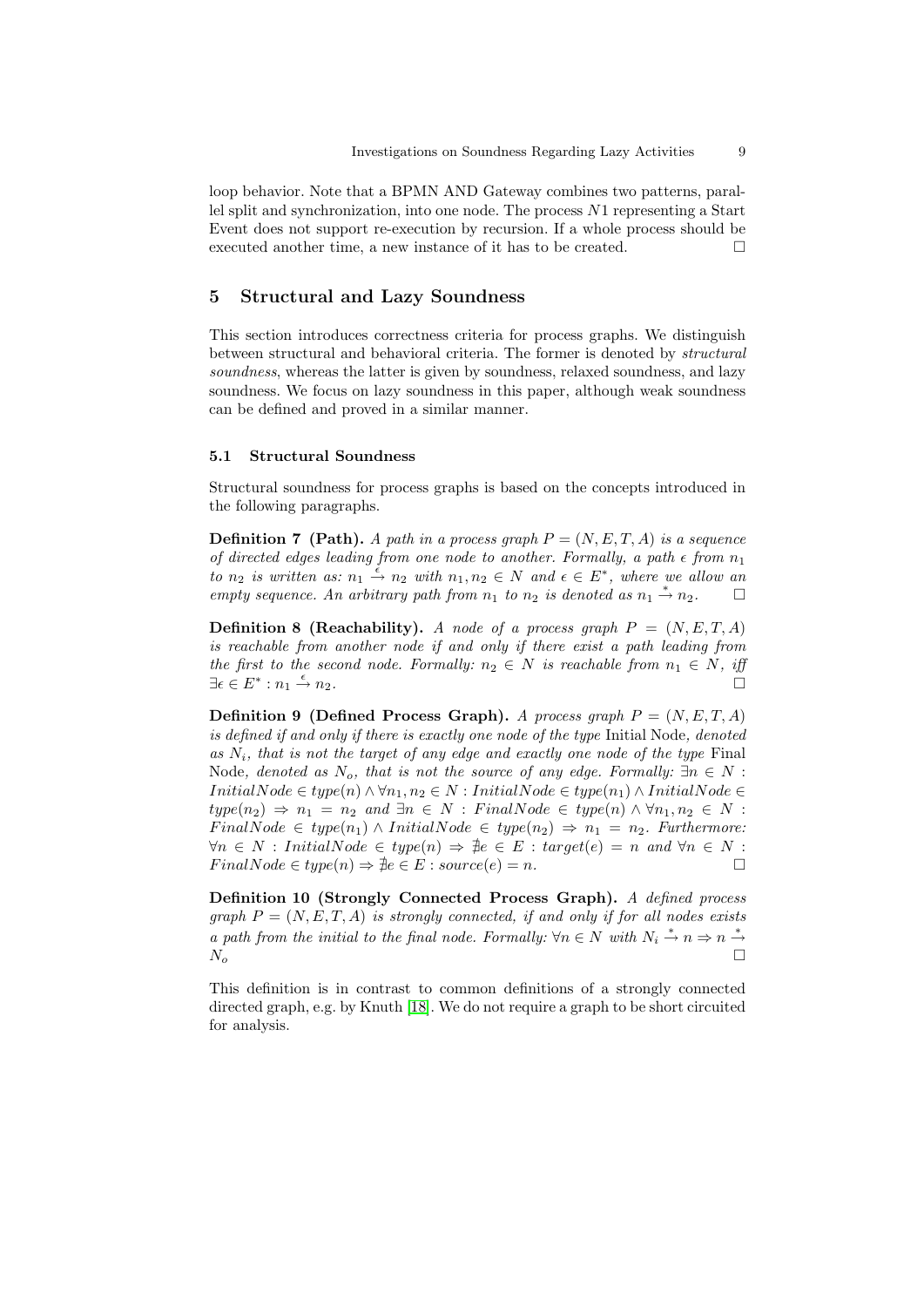**Lemma 1.**  $P_{MIN}(N, E, T, A) = (\{N1\}, \emptyset, \{(N1, InitialNode), (N1, Final$  $Node)\}, \emptyset$  is the smallest strongly connected process graph.

*Proof (Lemma [1\)](#page-8-0).* Direct proof.  $P_{MIN}(N, E, T, A)$  is strongly connected as it is defined by exactly one initial and final node, and the only node lies on an (empty) path from the initial to the final node. Formally:  $\exists n_1 \in N : InitialNode \in$  $type(n_1) \wedge \exists n_2 \in N : FinalNode \in type(n_2)$ .  $\forall n_1, n_2 \in N : n_1 \stackrel{\emptyset}{\rightarrow} n_2$ . All components of  $P_{MIN}$  have the lowest possible count of elements for a strongly connected process graph. Formally:  $|P_{MIN}(N, E, T, A)| = (1, 0, 2, 0)$  following from Definition [6](#page-5-1) and [9.](#page-8-1)

<span id="page-9-3"></span>Definition 11 (Structural Sound). A process graph  $P = (N, E, T, A)$  is structural sound if and only if:

- <span id="page-9-1"></span>1. There is exactly one initial node  $N_i \in N$ .
- <span id="page-9-2"></span>2. There is exactly one final node  $N_o \in N$ .
- <span id="page-9-4"></span>3. Every node is on a path from  $N_i$  to  $N_o$ .

Structural soundness for process graphs adapts the definition of a workflow net as a special kind of Petri net introduced in [\[6\]](#page-14-5).

<span id="page-9-0"></span>Lemma 2. A strongly connected process graph is structural sound.

Proof (Lemm[a2\)](#page-9-0). Direct proof. Criterion [1](#page-9-1) and [2](#page-9-2) from Definition [11](#page-9-3) are fulfilled, as a strongly connected process graph is defined. Criterion [3](#page-9-4) follows directly from Definition [10.](#page-8-2)

<span id="page-9-5"></span>**Lemma 3.**  $P_{MIN}(N, E, T, A)$  is structural sound.

*Proof (Lemma [3\)](#page-9-5).* Follows directly from Lemma [1.](#page-8-0)

Algorithm 2 (Deciding Structural Soundness). We describe an algorithm for deciding structural soundness of a process graph  $P(N, E, T, A)$ :

- 1. Check if  $P$  is defined, i.e. has exactly one initial and exactly one final node (see Definition [9\)](#page-8-1).
- 2. Check if P is strongly connected, i.e. if every node is on a path from the initial to the final node (see Definition [10\)](#page-8-2).  $\Box$

# 5.2 Lazy Soundness

Lazy soundness extends structural soundness by taking the semantics of the process nodes into account. Therefore it considers the  $\pi$ -calculus representation of a process graph, which includes semantics for the types of the process nodes. Lazy soundness states that there are no livelocks or deadlocks in the process graph regarding the semantics of the nodes. Furthermore, the final node will be executed exactly once, while other nodes representing activities can still be or become executed. However, they must not trigger the final node again. To define lazy soundness, we need the definition of *semantic reachability*, i.e. if a node lies on a path from the initial to the final node according to the semantics of all nodes.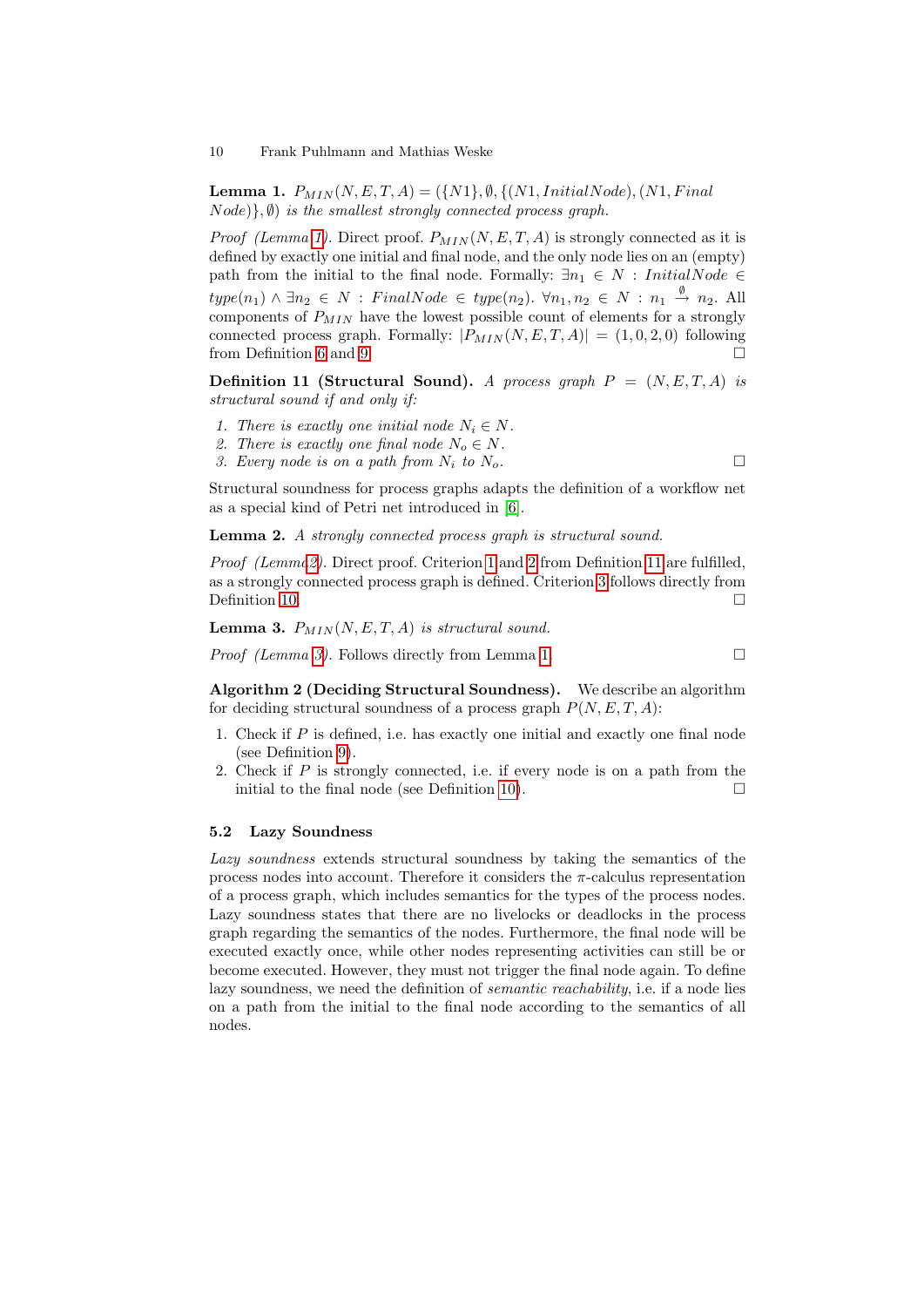**Definition 12 (Semantic Reachability).** A node of a process graph  $P =$  $(N, E, T, A)$  is semantically reachable from another node if and only if there exists a path leading from the first to the second node according to the semantics of all nodes.  $\Box$ 

Regarding the mapping of a  $\pi$ -calculus process from a process graph, a  $\pi$ -calculus process representing a node is semantically reachable from another  $\pi$ -calculus process representing a node, if and only if there exists a transition sequence from the functional abstraction  $\tau$  of the first process to the functional abstraction  $\tau$ of the second process. Lazy soundness is then defined as follows.

**Definition 13 (Lazy Sound).** A structural sound process graph  $P = (N, E, T, T)$ A) is lazy sound if it represents a business process that is deadlock free and livelock free, as long as the final node has not been reached. Once the final node has been reached, other nodes might still be executed, however the final node is not enacted again. Formally:

- 1. The final node  $N_o$  must be semantically reachable from every node  $n \in N$ semantically reachable from the initial node  $N_i$  until  $N_o$  has been reached for the first time.
- 2. The final node  $N_o$  is reached exactly once.

To be able to trace the transition sequences required for semantics reachability, we annotate the  $\pi$ -calculus mapping of a process graph with two observability predicates  $\downarrow_i$ , and  $\downarrow_{\overline{o}}$ . Using these predicates, we can observe the execution of the initial activity by  $\downarrow_i$ , and the final activity by  $\downarrow_{\overline{o}}$ .

<span id="page-10-1"></span>Algorithm 3 (Lazy Soundness Annotated  $\pi$ -calculus Process). To annotate a  $\pi$ -calculus process representing a process graph for reasoning on lazy soundness, we need to fill the holes, i.e. [·] ,of the process definitions with:

- $\tau$ , if the the corresponding process graph node has incoming and outgoing edges,
- $i.\tau$ , if the corresponding process graph node has only outgoing edges,
- $\tau \cdot \overline{\phi}$ , if the corresponding process graph node has only incoming edges, and
- $i \tau \bar{\sigma}$  if the corresponding process graph node has no incoming or outgoing edges.

An example can be found in Example [4.](#page-12-0) Due to the fact of being able to observe the initial and the final activity, we can prove lazy soundness for process graphs. Thus, for every activity reachable after the initial activity has been observed, we must always be able to observe the final activity exactly once if the process graph if lazy sound. If we observe the final activity more than once or never at all, the process graph contains a deadlock or livelock. We derive this theorem by constructing the smallest lazy soundness annotated  $\pi$ -calculus mapping of a process graph and prove it to be lazy sound.

<span id="page-10-0"></span>**Lemma 4.**  $S_{LAZY} = i.\tau.\overline{o}0$  with the observability predicates  $\downarrow_i$  and  $\downarrow_{\overline{o}}$  is the smallest lazy soundness annotated  $\pi$ -calculus mapping of a process graph satisfying lazy soundness.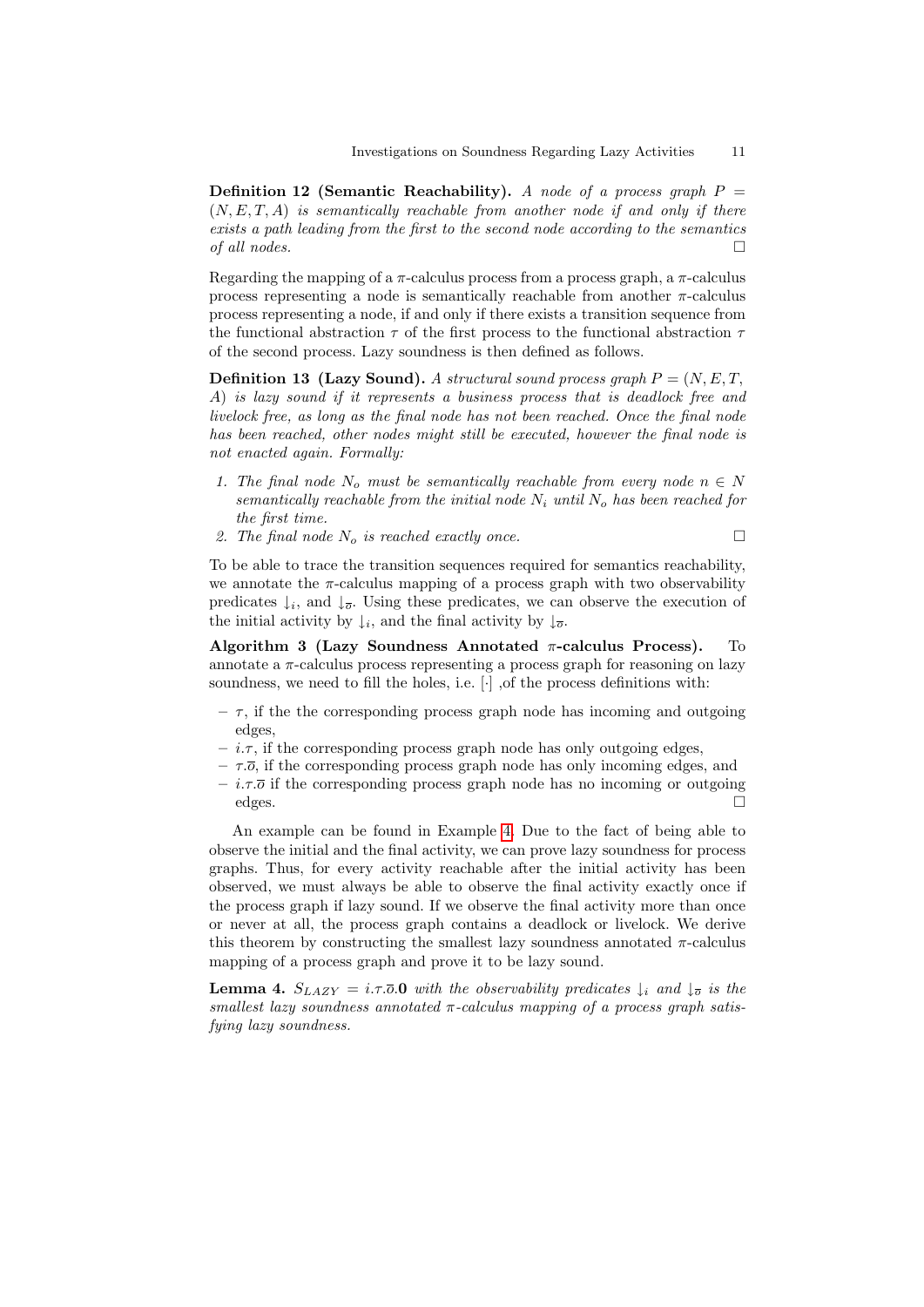*Proof (Lemma [4\)](#page-10-0)*. The proof consists of two parts. We first show that  $S_{LAZY}$  is the smallest lazy soundness annotated  $\pi$ -calculus of  $P_{MIN}$ . Secondly, we prove that  $S_{LAZY}$  is lazy sound by constructing all transitions.

- 1. Direct proof.  $S_{LAZY}$  is the smallest lazy soundness annotated  $\pi$ -calculus mapping of  $P_{MIN}$ . It has exactly one node denoted by  $\tau$  and no pre- or postconditions. The initial node is exactly the final node, denoted by i before and  $\bar{o}$  after  $\tau$ .
- 2. Direct proof. Lazy soundness for  $S_{LAZY}$  is proved by constructing all transitions:  $i.\tau.\overline{o}.\mathbf{0} \stackrel{i}{\rightarrow} \tau.\overline{o}.\mathbf{0} \stackrel{\tau}{\rightarrow} \overline{o}.\mathbf{0} \stackrel{\overline{o}}{\rightarrow} \mathbf{0}$ . The transition trace proves that the initial node is always executed once (observability predicate  $\downarrow_i$ ), all possible transitions are executed thereafter (one  $\tau$ -transition), and eventually the final node is executed (observability predicate  $\downarrow_{\overline{o}}$ ) before  $S_{LAZY}$  reaches inaction.  $\square$

<span id="page-11-0"></span>Now we are ready to introduce the theorem for proving lazy soundness on structural sound process graphs mapped to a lazy sound  $\pi$ -calculus representation.

**Theorem 1.** Each structural sound process graph P more complex than  $P_{MIN}$ is mapped to a lazy soundness annotated  $\pi$ -calculus process D, so that  $D \approx_{i,\bar{o}}^{o}$  $S_{LAZY}$  if and only if  $P$  is lazy sound.

Proof (Theorem [1\)](#page-11-0). Direct proof. Each structural sound process graph more complex than  $P_{MIN}$  is mapped to a lazy soundness annotated  $\pi$ -calculus process D with  $\downarrow_i$  as the observability predicate of the initial node and  $\downarrow_{\overline{o}}$  as the observability predicate of the final node. The observability predicates are thus the invariants of the  $\pi$ -calculus processes. If a lazy soundness annotated  $\pi$ -calculus process  $D \sim_{i,o}^o S_{LAZY}$ , the corresponding process graph P of D must then be  $\Box$ 

Algorithm 4 (Deciding Lazy Soundness). We describe an algorithm for deciding lazy soundness of a structural sound process graph mapped to  $\pi$ calculus processes.

- 1. Map the structural sound process graph to  $\pi$ -calculus processes, following Algorithm [1.](#page-7-0)
- 2. Annotate the  $\pi$ -calculus processes for lazy soundness, following Algorithm [3.](#page-10-1)
- 3. Check the annotated definition for weak open bisimulation equivalence with  $S_{LAZY}$  concerning  $\downarrow_i$  and  $\downarrow_{\overline{o}}$ .

This algorithm has already been implemented and will be discussed in the next section.

# 6 Tool Support and Discussion

This section evaluates how the theoretical results achieved can be applied and verified using existing tools such as Mobility Workbench (MWB), Advanced Bisimulation Checker (ABC), or Open Bisimulation Checker (OBC) for deciding weak open bisimulation equivalence on  $\pi$ -calculus processes [\[19,](#page-15-11)[20,](#page-15-12)[21\]](#page-15-13).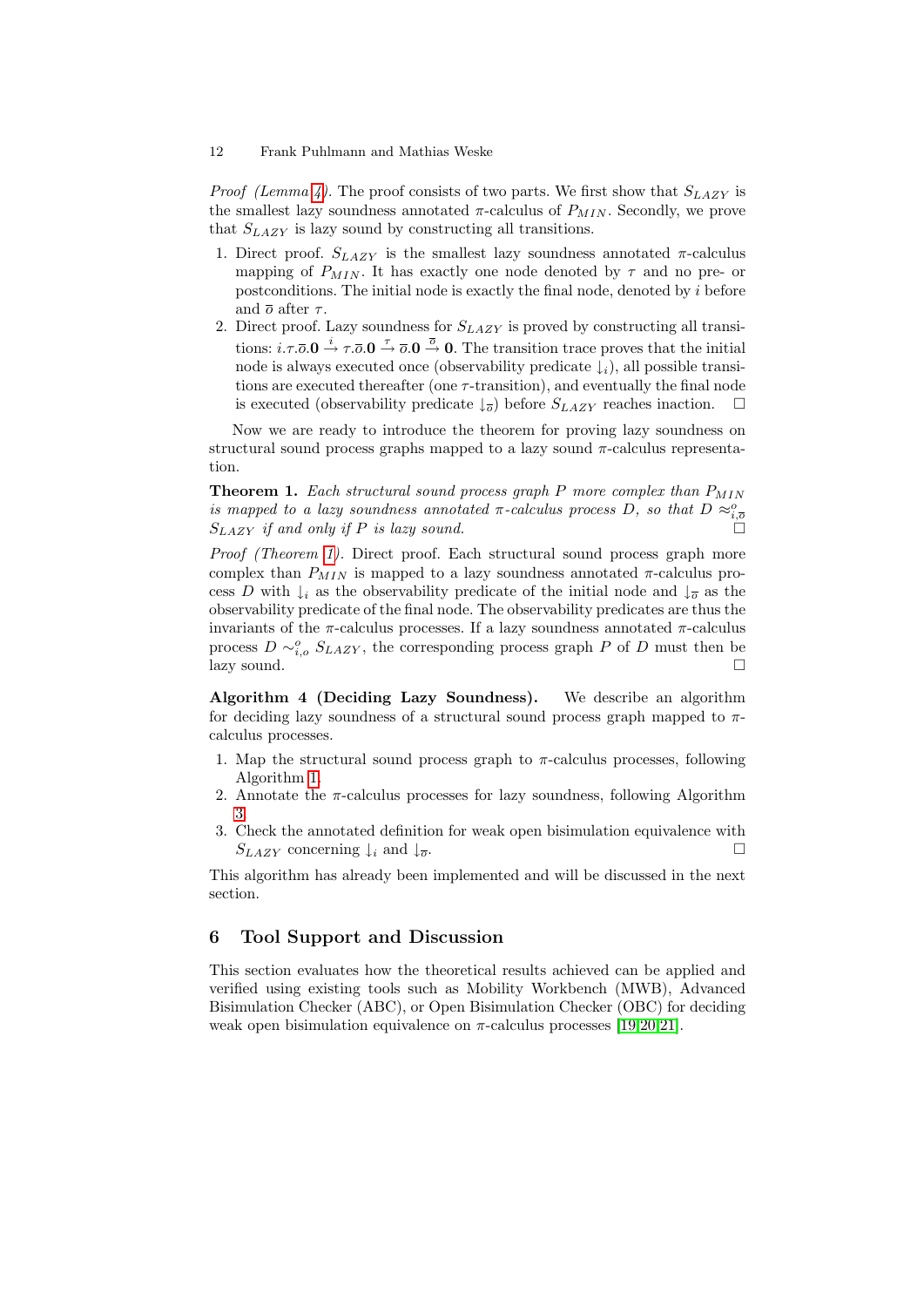### 6.1 Tool Integration

To be able to integrate these tools into our theoretical framework, we have created a tool chain consisting of several scripts. The first script is written in AppleScript and exports a graphical BPMN business process diagram from OmniGraffle[2](#page-12-1) to a process graph. We had to use a slightly modified BPMN notation to support all workflow pattern, as can been see in Figure [2](#page-6-0) were we introduced an n-out-of-m-gateway. We created Ruby scripts for deciding structural soundness of process graphs, as well as mapping process graphs to lazy and weak soundness annotated  $\pi$ -calculus processes. The generated  $\pi$ -calculus processes are then used as input to the tools MWB and ABC for deciding lazy or weak soundness. We illustrate lazy soundness by example in the corresponding input style for MWB or ABC:

<span id="page-12-0"></span>Example 4 (Lazy Soundness annotated  $\pi$ -calculus process of Example [3](#page-7-1) for Tool Analysis).

```
agent N8(e9,o)=e9.t.'o.N8(e9,o)
agent N7(e8,e9)=e8.(t.0 | t.0 | t.0 | 'e9.0 | N7(e8,e9))
agent N6(e5,e6,e7,e8)=(^h,run)(N6_1(e5,e6,e7,e8,h,run) | N6_2(e5,e6,e7,e8,h,run))
agent N6_1(e5,e6,e7,e8,h,run)=e5.'h.0 | e6.'h.0 | e7.'h.0
agent N6_2(e5.e6.e7.e8.h.run)=h.h.'run.h.N6(e5.e6.e7.e8) | run.t.'e8.0
agent N5(e4,e7)=e4.t.('e7.0 | N5(e4,e7))
agent N4(e3,e6)=e3.t.('e6.0 | N4(e3,e6))
agent N3(e2,e5)=e2.t.('e5.0 | N3(e2,e5))
agent N2(e1,e2,e3,e4)=e1.t.(N2(e1,e2,e3,e4) | 'e2.0 | 'e3.0 | 'e4.0)
agent N1(e1,i)=i.t.'e1.0
agent N(i,o)=(^e1,e2,e3,e4,e5,e6,e7,e8,e9)(N8(e9,o) | N7(e8,e9) | N6(e5,e6,e7,e8) |
      N5(e4,e7) | N4(e3,e6) | N3(e2,e5) | N2(e1,e2,e3,e4) | N1(e1,i))
agent S LAZY(i,o)=i.t.'o.0
```
We can ask ABC for deciding weak open bisimulation equivalence on N and  $S_{LAZY}$ , thus deciding lazy soundness for the process graph from Example [2:](#page-6-1)

```
abc > weqd (i, o) N(i, o) S_L A Z Y(i, o)The two agents are weakly related (315).
Do you want to see the core of the bisimulation (yes/no) ? no
```
Since  $N(i, o)$  is weak open bisimulation equivalent to  $S_{LAZY}$ , the corresponding process graph is lazy sound. By simply modifying the AND Gateway of the example given in Figure [2](#page-6-0) to an XOR Gateway in the corresponding lazy soundness annotated  $\pi$ -calculus process, we can prove the corresponding process graph to be not lazy sound:

```
abc > agent N2(e1,e2,e3,e4)=e1.t.(N2(e1,e2,e3,e4) | ('e2.0 + 'e3.0 + 'e4.0))
Agent N2 is defined.
abc > weqd (i, o) N(i, o) S_LLAZY(i, o)The two agents are not weakly related (9).
Do you want to see some traces (yes/no) ? no
```
Obviously, the modified process graph is not lazy sound as it contains a deadlock.

### 6.2 Supported Patterns and Performance

Tool support for reasoning on lazy soundness is still limited by the supported patterns as well as performance. Multi merge and simple merge patterns behave

<span id="page-12-1"></span> $^2$  <http://www.omnigroup.com/applications/omnigraffle/>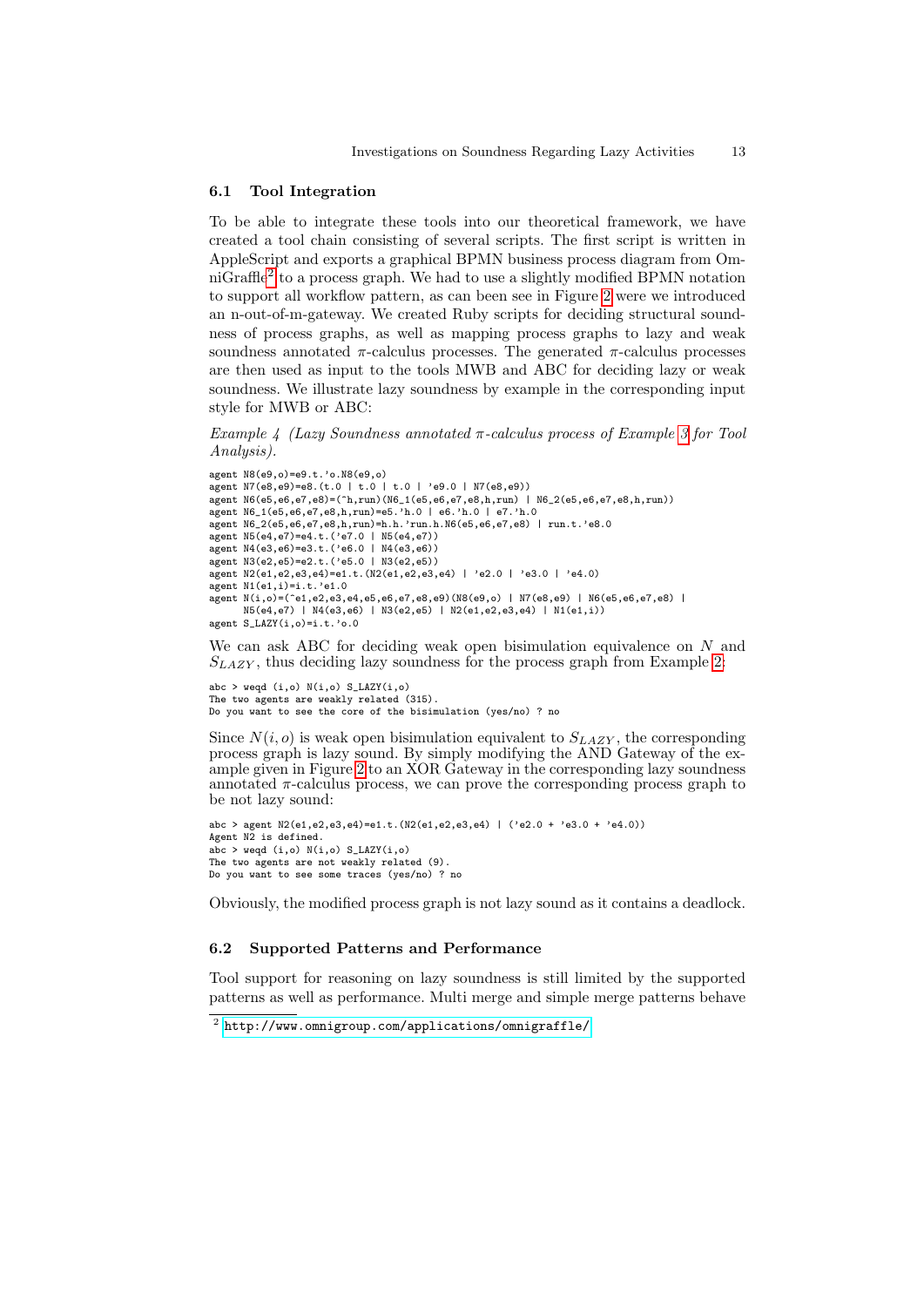|             |         |         |            |          | Fig. 2 Fig. 2 mod. Fig. A6 [6] Fig. 2 [16] Bookstore [24] |
|-------------|---------|---------|------------|----------|-----------------------------------------------------------|
| Nodes       | 8 nodes | 8 nodes | $10$ nodes | 15 nodes | 21 nodes                                                  |
| <b>MWB</b>  | 10s     | < 1s    | < 1s       | 15s      | 6 $s$                                                     |
| ABC         | 40s     | 2s      | 6s         | 275s     | 167s                                                      |
| ABC.opt     | 13s     | < 1s    | 2s         | 55s      | 50s                                                       |
| Lazy Sound? | Yes     | No      | Yes        | Yes      | Yes                                                       |

<span id="page-13-0"></span>Table 1. Performance results for deciding lazy soundness.

the same (indeed, same  $\pi$ -calculus representation). Since the  $\pi$ -calculus has a blocking semantics, parallel activation will be queued until the merge activity is ready again. The synchronizing merge pattern in the  $\pi$ -calculus has non local semantics and is thus only supported by workarounds ranging from introducing a local semantics (true/false token passing, corresponding split/choice and synchronizing merge patterns, where the split/choice informs the corresponding merge about the number of incoming arcs) to global analysis (e.g. delay synchronizing merge while other transitions are possible). Further discussions regarding the synchronizing merge pattern can be found in [\[22,](#page-15-15)[23\]](#page-15-16). Arbitrary cycles are only partly supported in MWB as well as ABC. These tools fail at deciding processes with loops generating an infinite number of  $\downarrow_{\overline{o}}$ . This is indeed a tool related issue, as the reasoning could be stopped immediately after more than one  $\overline{o}$  has been observed, instead of creating the full space state. A related issue concerns multiple instances with a dynamic number of instances, either runtime or without a priori knowledge. MWB as well as ABC fail for unknown reasons at detecting the contained cycles, while they work at simple loops. However, both issues are tool related and do not disturb the theory. For all patterns containing cancellation, i.e. cancel activity, cancel case, event-based rerouting, we can not actually stop the unobservable action  $\tau$ , only immediately reroute the control flow and cancel all related outgoing flows.

Regarding the performance of deciding weak open bisimulation, we are currently investigating existing tools. First practical results for business processes containing different patterns have been collected in table [1.](#page-13-0)[3](#page-13-1) Some processes have been converted to BPMN and can be found in the cited references. Figure 2 and the modified version have been discussed in this paper. Figure A6 from [\[6\]](#page-14-5) contains arbitrary cycles. Figure 2 from [\[16\]](#page-15-8) contains event-based rerouting and deferred choice patterns. The bookstore process from [\[24\]](#page-15-14) contains multiple deferred choices and arbitrary cycles.

# 7 Conclusion

In this paper, we introduced and discussed a new correctness criterion for business processes, called lazy soundness. Lazy soundness proves a business process

<span id="page-13-1"></span><sup>3</sup> Rough estimations measured on an Apple PowerBook G4 1.5GHz with 1.25GB RAM.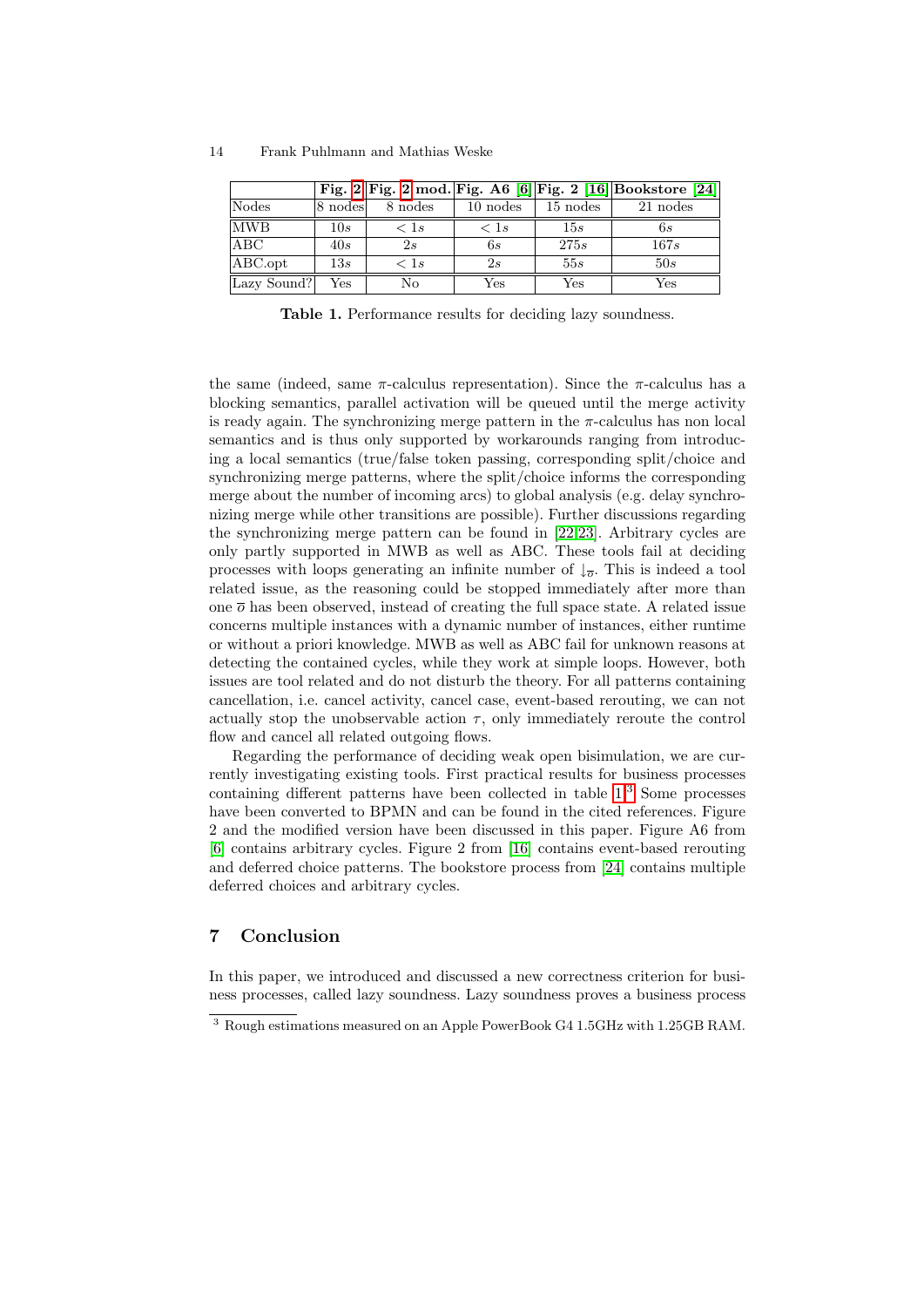to be deadlock and livelock free, but does not cover dead activities, or requires all activities to be finished when a final activity is reached. It can be classified below weak soundness and soundness, i.e. all sound and all weak sound business processes are lazy sound, and beside relaxed soundness, i.e. a relaxed sound business process can be lazy sound. A stronger kind of lazy soundness is weak soundness, forcing all activities to finish before the final activity is reached.

Lazy soundness is an important correctness criterion for business processes, as it supports reasoning on deadlock and livelock freedom without being to restrictive regarding so called *clean-up* or *lazy-activities* that can be left behind. Our reasoning framework presented supports the original semantics of the workflow patterns discriminator, n-out-of-m-join, and multiple instances without synchronization. It achieves this by utilizing the  $\pi$ -calculus as formal foundation. All existing workflow patterns [\[8\]](#page-15-0) as well as new routing patterns [\[16\]](#page-15-8) can be represented in this calculus. It has strong theoretical reasoning capabilities based on different kinds of bisimulation [\[14,](#page-15-6)[15\]](#page-15-7), that can be used to prove lazy soundness. We already achieved first feasibility results using a tool chain for converting BPMN business process diagrams to  $\pi$ -calculus processes that can be analyzed using existing  $\pi$ -calculus tools. Obviously, the underlying concepts of lazy soundness as discussed in section [2](#page-1-0) can also be adapted to other formalizations like workflow nets.

Further work will focus on complete support for soundness and relaxed soundness, as well as reasoning on interacting business processes. Therefore, a special capability of the  $\pi$ -calculus, namely *channel-passing*, will be of special interest as it allows support for dynamic routing patterns [\[7\]](#page-14-6). Alongside, we will improve tool development focusing on weak open bisimulation for  $\pi$ -calculus processes representing workflow patterns.

# References

- <span id="page-14-0"></span>1. van der Aalst, W.M.P., ter Hofstede, A.H., Weske, M.: Business Process Management: A Survey. In van der Aalst, W.M.P., ter Hofstede, A.H., Weske, M., eds.: Proceedings of the 1st International Conference on Business Process Management, volume 2678 of LNCS, Berlin, Springer-Verlag (2003) 1–12
- <span id="page-14-1"></span>2. Burbeck, S.: The Tao of e-business services. Available at: [http://www-128.ibm.](http://www-128.ibm.com/developerworks/library/ws-tao/) [com/developerworks/library/ws-tao/](http://www-128.ibm.com/developerworks/library/ws-tao/) (2000)
- <span id="page-14-2"></span>3. van der Aalst, W.M.P.: Verification of Workflow Nets. In Azéma, P., Balbo, G., eds.: Application and Theory of Petri Nets, volume 1248 of LNCS, Berlin, Springer-Verlag (1997) 407–426
- <span id="page-14-3"></span>4. Dehnert, J., Rittgen, P.: Relaxed Soundness of Business Processes. In Dittrich, K., Geppert, A., Norrie, M.C., eds.: CAiSE 2001, volume 2068 of LNCS, Berlin, Springer-Verlag (2001) 157–170
- <span id="page-14-4"></span>5. Martens, A.: On Compatibility of Web Services. Petri Net Newsletter 65 (2003) 12–20
- <span id="page-14-5"></span>6. van der Aalst, W., van Hee, K.: Workflow Management. MIT Press (2002)
- <span id="page-14-6"></span>7. Barros, A., Dumas, M., ter Hofstede, A.: Service Interaction Patterns. In van der Aalst, W., Benatallah, B., Casati, F., eds.: Proceedings of the 3rd International Conference on Business Process Management, volume 3649 of LNCS, Berlin, Springer-Verlag (2005) 302–318